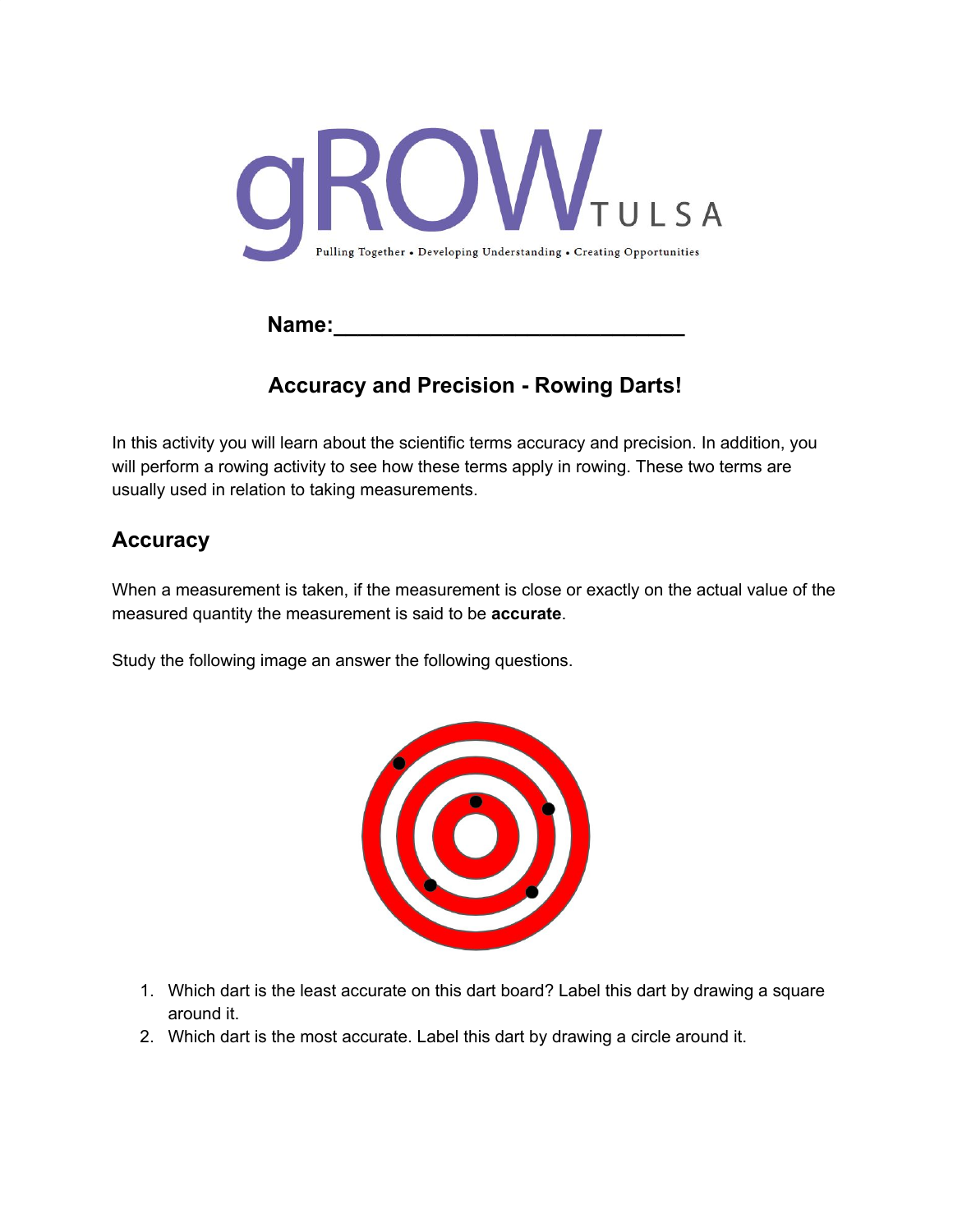### **Precision**

When multiple measurements are taken and they are within close a range of each other, they are known as **precise** measurements.

Study the dart board below and answer the following questions.



- 3. Put a circle around the set of darts that look the most precise to you.
- 4. Draw squares around those darts that are not precise.

## **Precision and Accuracy**

When take measurements the ideal situation is to make **precise** and **accurate** measurements.

Is it possible to make an accurate measurement without being precise? Write your response below.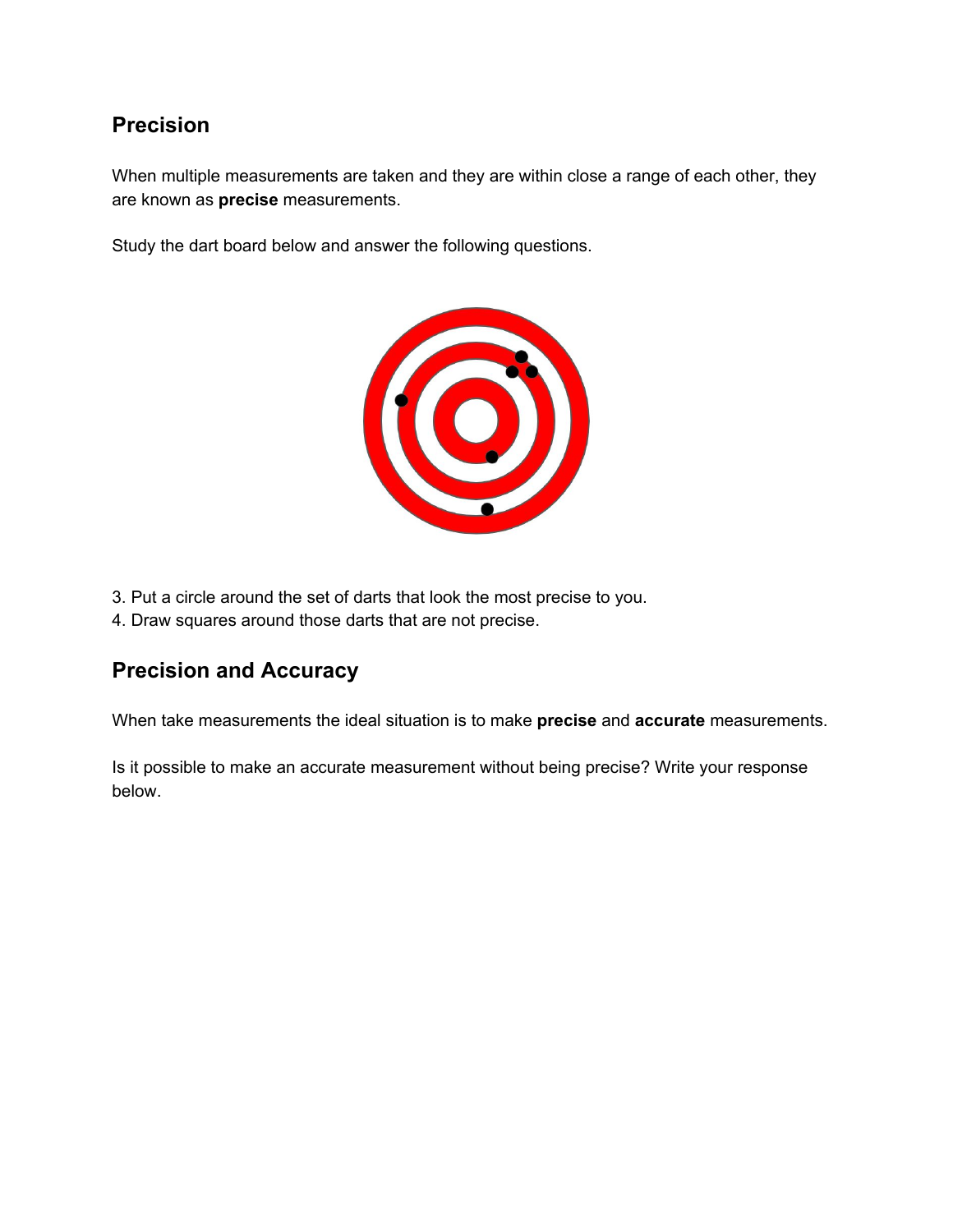Study the following image.



5. Would you say that the darts in this diagram are thrown in a precise manner?

Why or why not? Explain below…

6. Is each individual dart thrown in an accurate manner?

7. Collectively (consider all of the darts together), are the darts accurate? Explain below.

8. After answering these questions, has your answer to question 4 changed?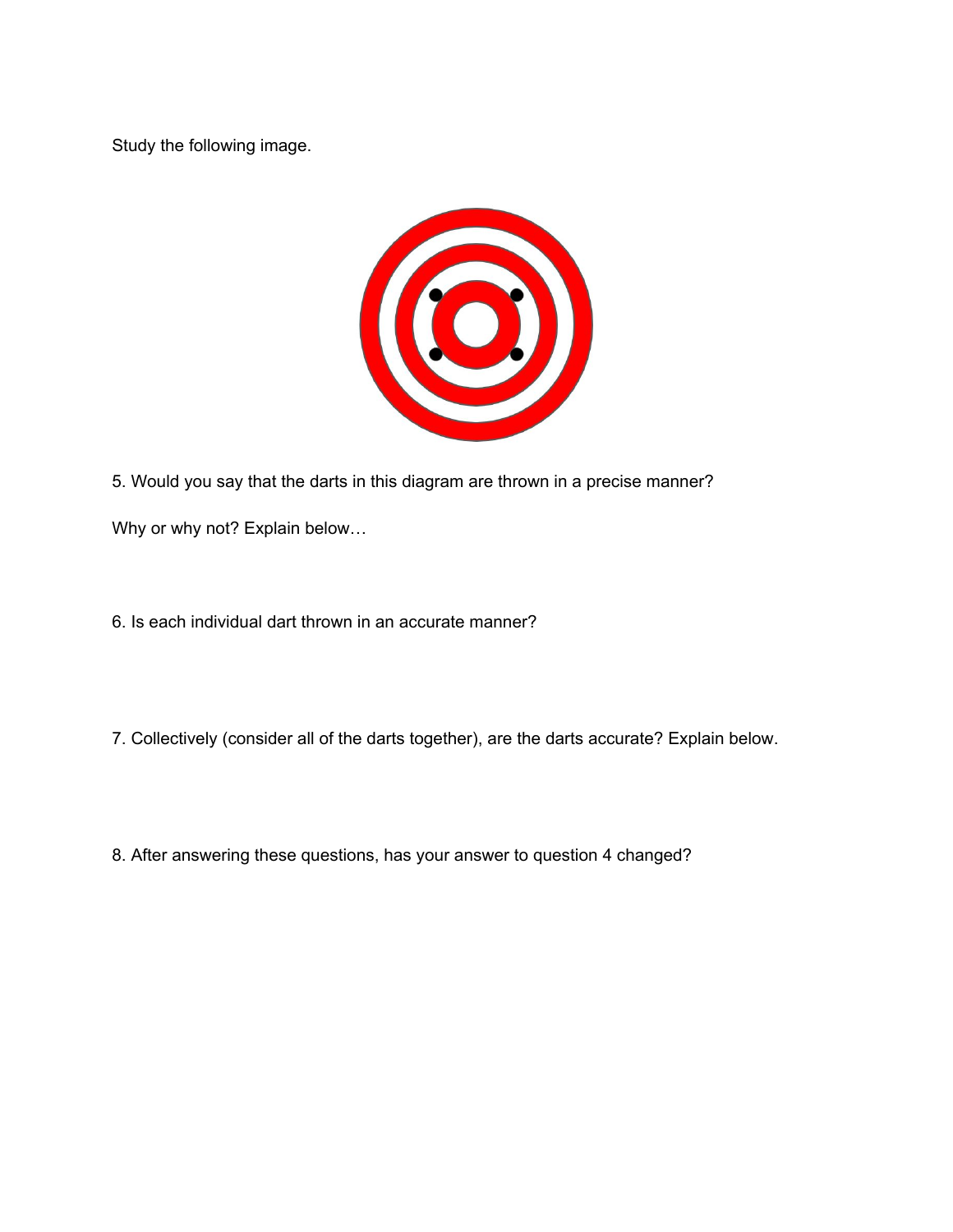As mentioned before, taking measurements that are accurate and precise is the most desired result! The image below represents an ideal situation.



# **Rowing Activity**

### **Please ensure that you have had a good warm up and used a stretching routine before playing the darts game.**

In the following activity, you will complete a gain of rowing darts on the Concept 2 ergometer. In order to access the rowing game follow these instructions.

- 1. Press the menu button in the bottom right corner of the PM computer.
- 2. Press the button next to the games text.
- 3. Press the button next to the darts text.

You should now be ready to play the darts game. In this game it is important to be as consistent as possible so that your darts go to the center of the board. The more consistent your rowing the more darts will go to the center of the target. If you stroke (dart) is accurate and precise you will score 50 points for that dart. The other rings are worth 25, 10 and 5 points as the darts move away from the bullseye.

In the game you will have 300 darts/strokes to throw. Throwing 300 darts can take over 10 minutes to throw so it will be important to start at a pace that is sustainable for the duration of the game. Your instructor may scale this activity so that you will throw less darts, try to throw as many as possible. If you pull too hard compared to your bullseye your dart will fly above the bullseye, if don't pull hard enough your dart will fall below the bullseye.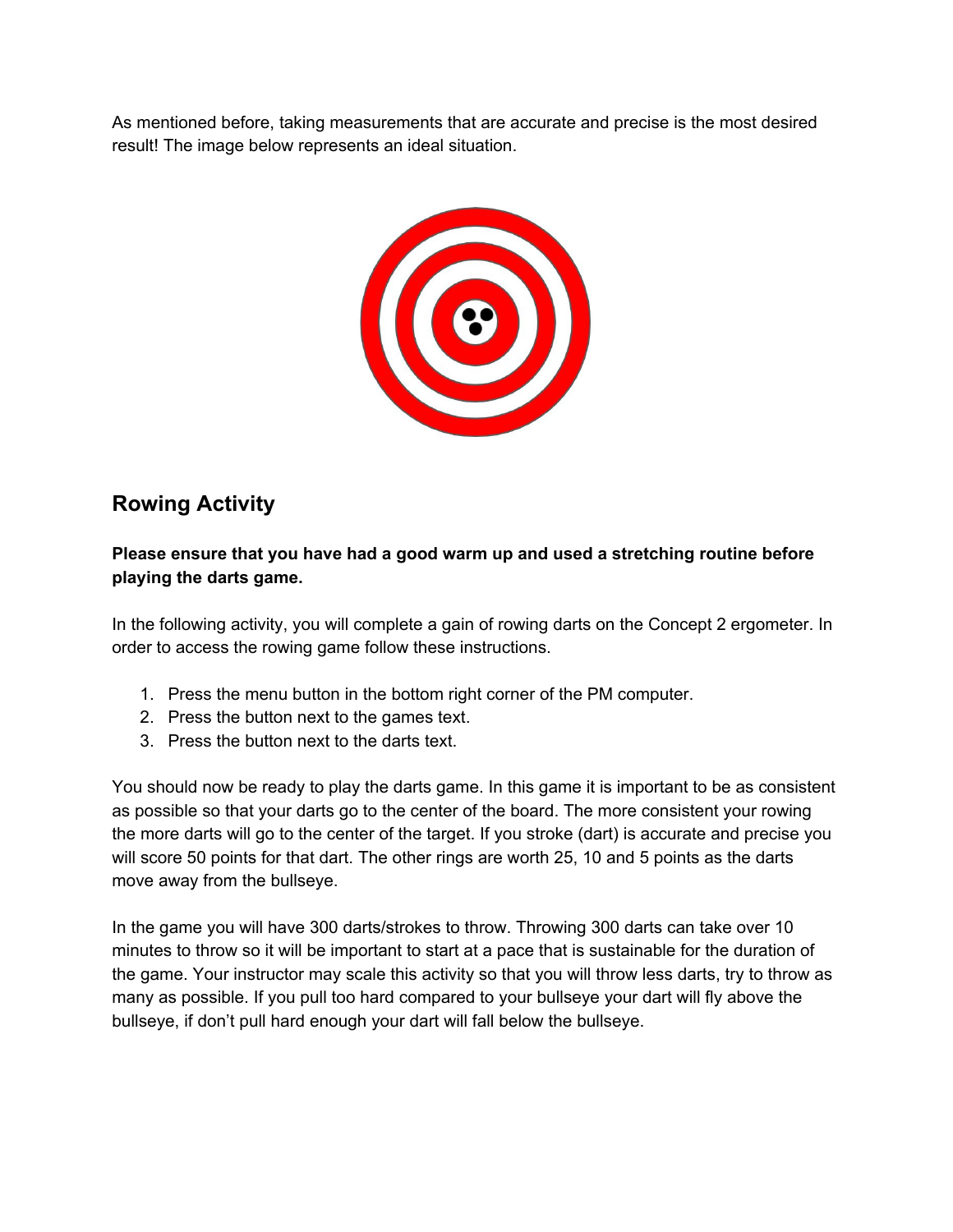Fill in the data table below when you have thrown all of your required darts.

| <b>Number of Darts Thrown</b>    |  |
|----------------------------------|--|
| <b>Score For Your Game (pts)</b> |  |
| <b>Average Pace (m:ss)</b>       |  |
| <b>Total Meters Rowed (m)</b>    |  |

9. Calculate the average number of points scored for each dart. Use the following formula.

#### **Score For Your Game / Number of Darts Thrown = Average Points Per Dart**

10. Calculate the total possible maximum score you could have obtained. Show your working in the space provided below. The formula for this is as follows:

### **Number of Darts Thrown x 50 pts = Total Number of Possible Points**

11. Calculate the percentage of points your scored out of the total number of points that could have been scored. This represents how precise you were with your rowing. The formula for this is provided below.

### ( **Your Score** ÷ **Your total number of possible points ) x 100 = Your Accuracy and Precision Percentage**

**Note about your scores:** It is not important how high or low your score is. If this is the first time that you have done this activity, consider your score as a personal benchmark. It is important to work hard to improve and therefore, work hard in practice to improve your own personal score without comparing to others. Your own personal growth and improvement is what is important.